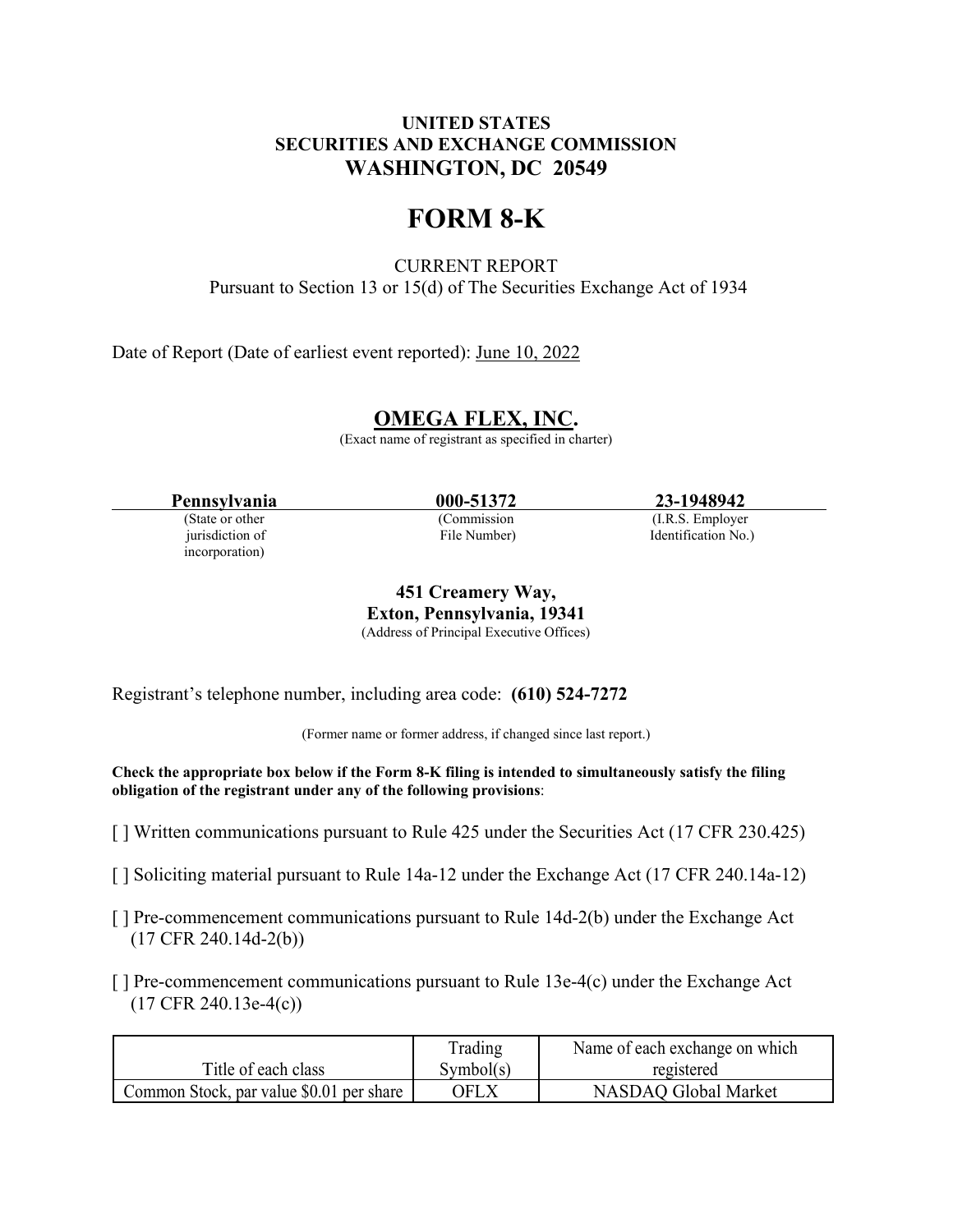*INFORMATION CONCERNING FORWARD-LOOKING STATEMENTS - This report and the exhibit or exhibits attached hereto, contain forward-looking statements within the meaning of the Private Securities Litigation Reform Act of 1995, including, without limitation, statements as to management's good faith expectations and beliefs, which are subject to inherent uncertainties which are difficult to predict, and may be beyond the ability of the Company to control. Forward-looking statements are made based upon management's expectations and belief concerning future developments and their potential effect upon the Company. There can be no assurance that future developments will be in accordance with management's expectations or that the effect of future developments on the Company will be those anticipated by management.*

*The words "believes," "expects," "intends," "plans," "anticipates," "hopes," "likely," "will," and similar expressions identify such forward-looking statements. Such forward-looking statements involve known and unknown risks, uncertainties and other important factors that could cause the actual results, performance or achievements of the Company (or entities in which the Company has interests), or industry results, to differ materially from future results, performance or achievements expressed or implied by such forward-looking statements.*

*Readers are cautioned not to place undue reliance on these forward-looking statements which reflect management's view only as of the date of this Form 8-K. The Company undertakes no obligation to publicly release the result of any revisions to these forward-looking statements which may be made to reflect events or circumstance after the date hereof or to reflect the occurrence of unanticipated events, conditions or circumstances. For additional information about risks and uncertainties that could adversely affect the Company's forward-looking statements, please refer to the Company's filings with the Securities and Exchange Commission, including its Annual Report on Form 10-K for the fiscal year ended December 31, 2021, and the Quarterly Report on Form 10-Q for the period ended March 31, 2022.*

# **ITEM 8.01 OTHER EVENTS**

On June 10, 2022, Omega Flex, Inc. (the "Company") issued a press release, announcing a regular quarterly dividend of \$0.32 per share to all shareholders of record as of June 24, 2022, and payable on July 5, 2022.

#### **ITEM 9.01. FINANCIAL STATEMENTS AND EXHIBITS**

- (a) none
- (b) none
- (c) none
- (d) The following documents are filed herewith as exhibits to this Form 8-K:

Exhibit 99.1 – Press Release 104 Cover Page Interactive Data File (embedded within the Inline XBRL document)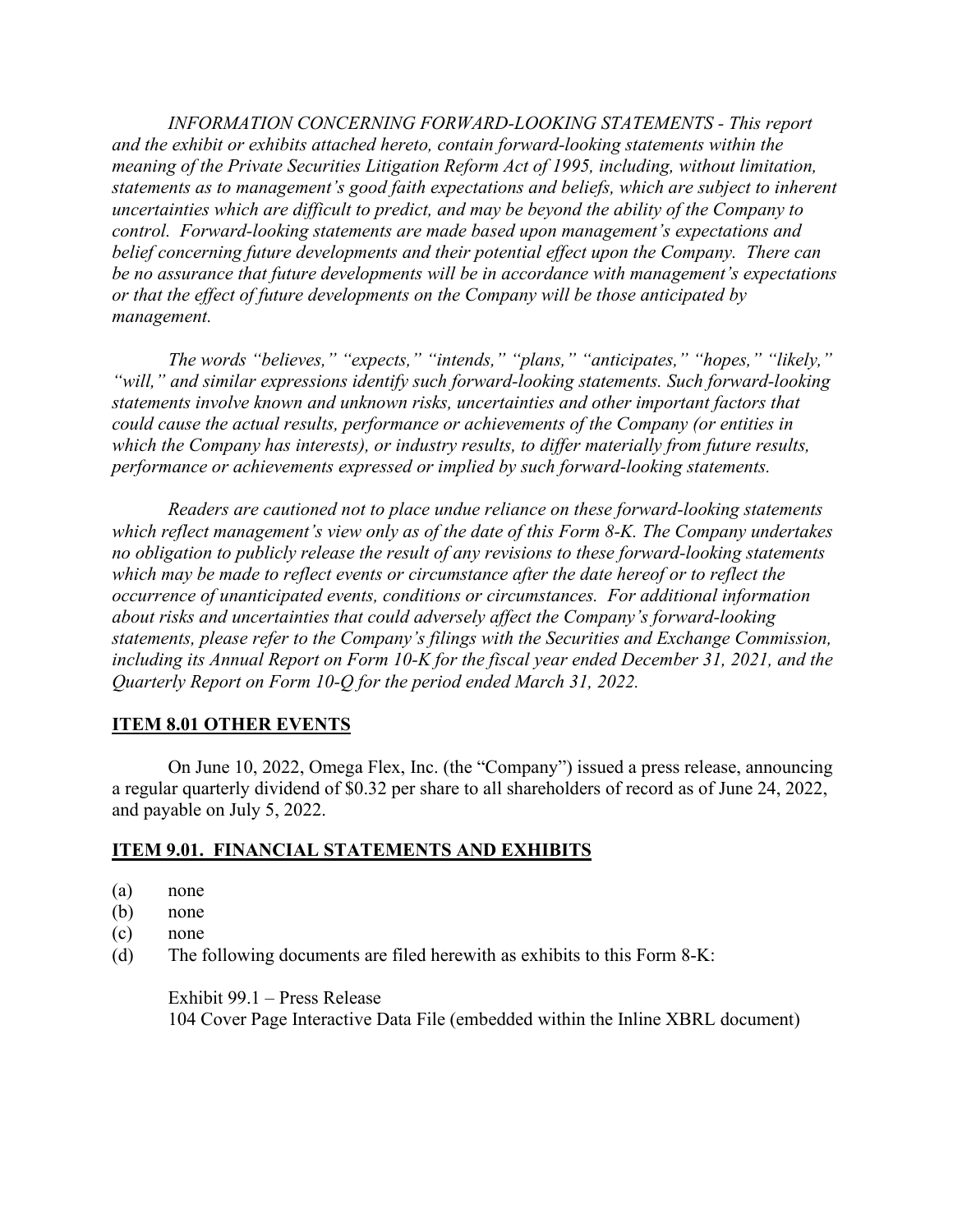## **SIGNATURES**

In accordance with the requirements of the Securities Exchange Act of 1934, the registrant has caused this report to be signed on its behalf by the undersigned, thereunto duly authorized.

## **OMEGA FLEX, INC.** (Registrant)

Date: June 10, 2022 By: /s/ Matthew F. Unger Matthew F. Unger Vice President - Finance (Chief Financial Officer)